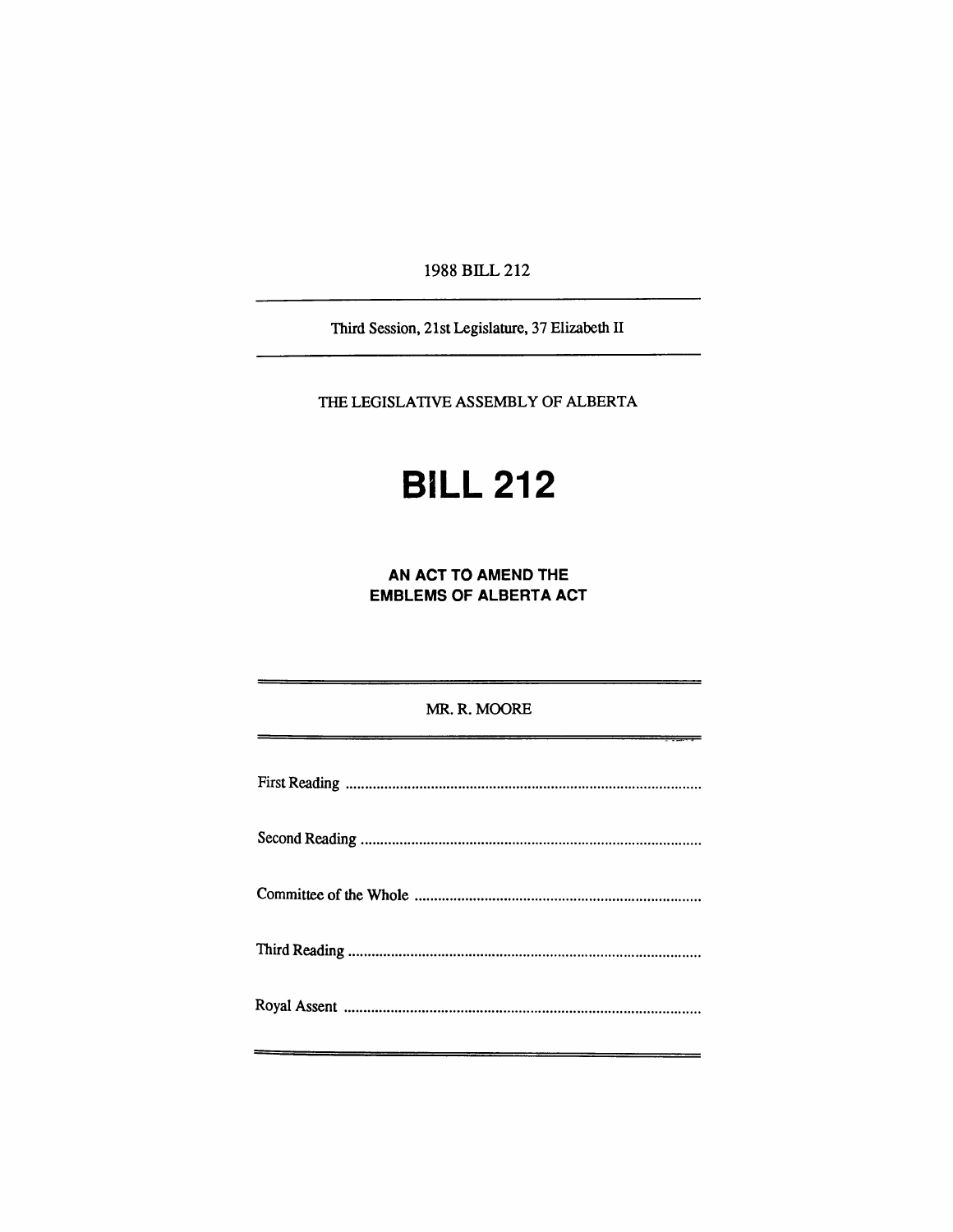*Bill 212 Mr. R. Moore* 

## **BILL 212**

#### 1988

#### **AN ACT TO AMEND THE EMBLEMS OF ALBERTA ACT**

*(Assented to ,1988)* 

HER MAJESTY, by and with the advice and consent of the Legislative Assembly of Alberta, enacts as follows:

7 *The Emblems of Alberta Act is amended by this Act.* 

*2 Section 1(b) is amended by adding the following after subclause (viii):* 

(ix) the official mammal of Alberta.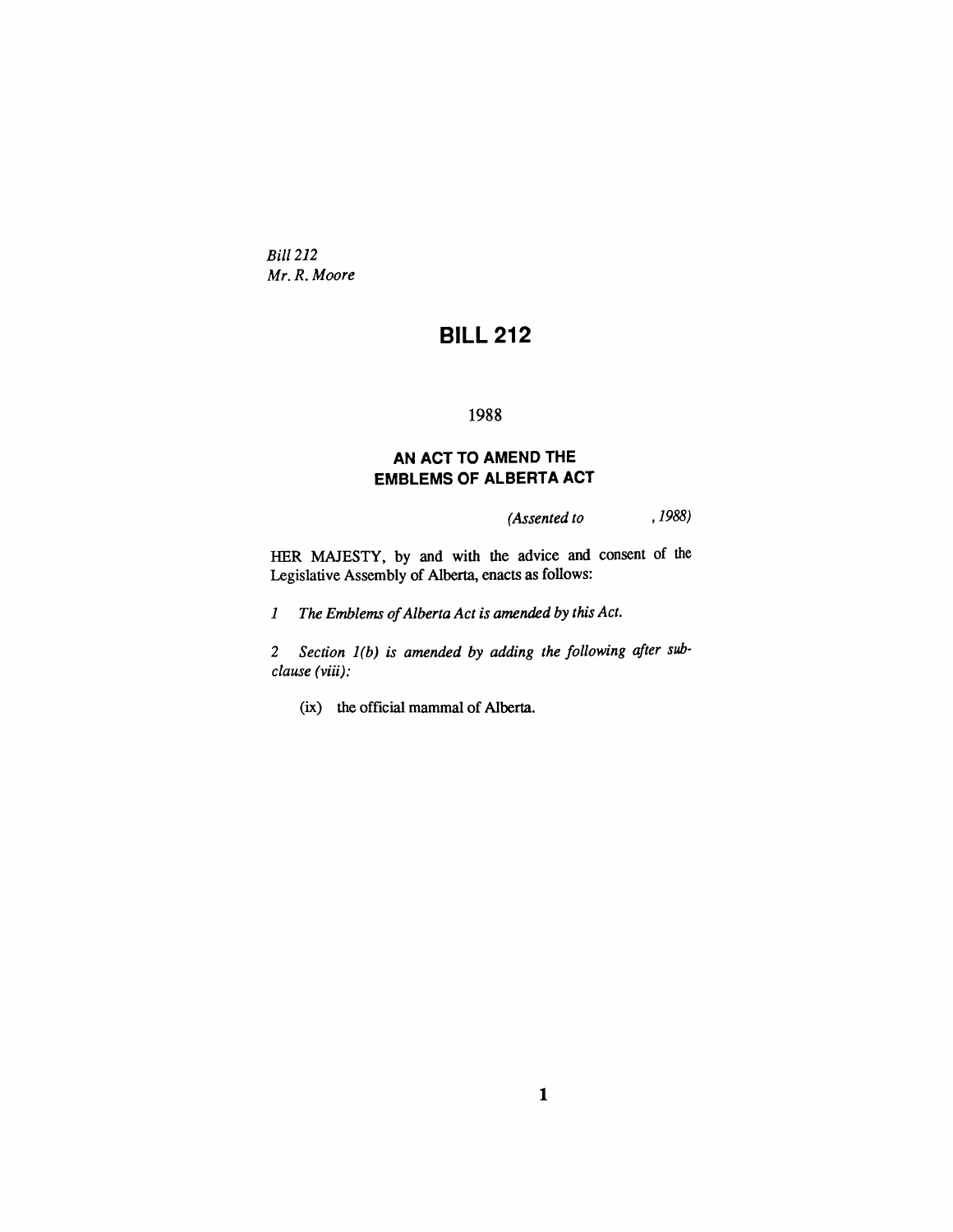#### **Explanatory Notes**

1 This Bill will amend chapter E-8 of die Revised Statutes of Alberta 1980.

- 2 Section 1(b) presendy reads:
	- *(b) "official emblem" means* 
		- *(i) the armorial bearings of Alberta;*
		- *(ii) the Flag of Alberta;*
		- *(iii) the floral emblem of Alberta;*
		- *(iv) the Alberta Tartan;*
		- *(v) the official bird of Alberta;*
		- *(vi) the official stone of Alberta;*
		- *(vii) the official tree of Alberta;*
		- *(viii) the official colours of Alberta.*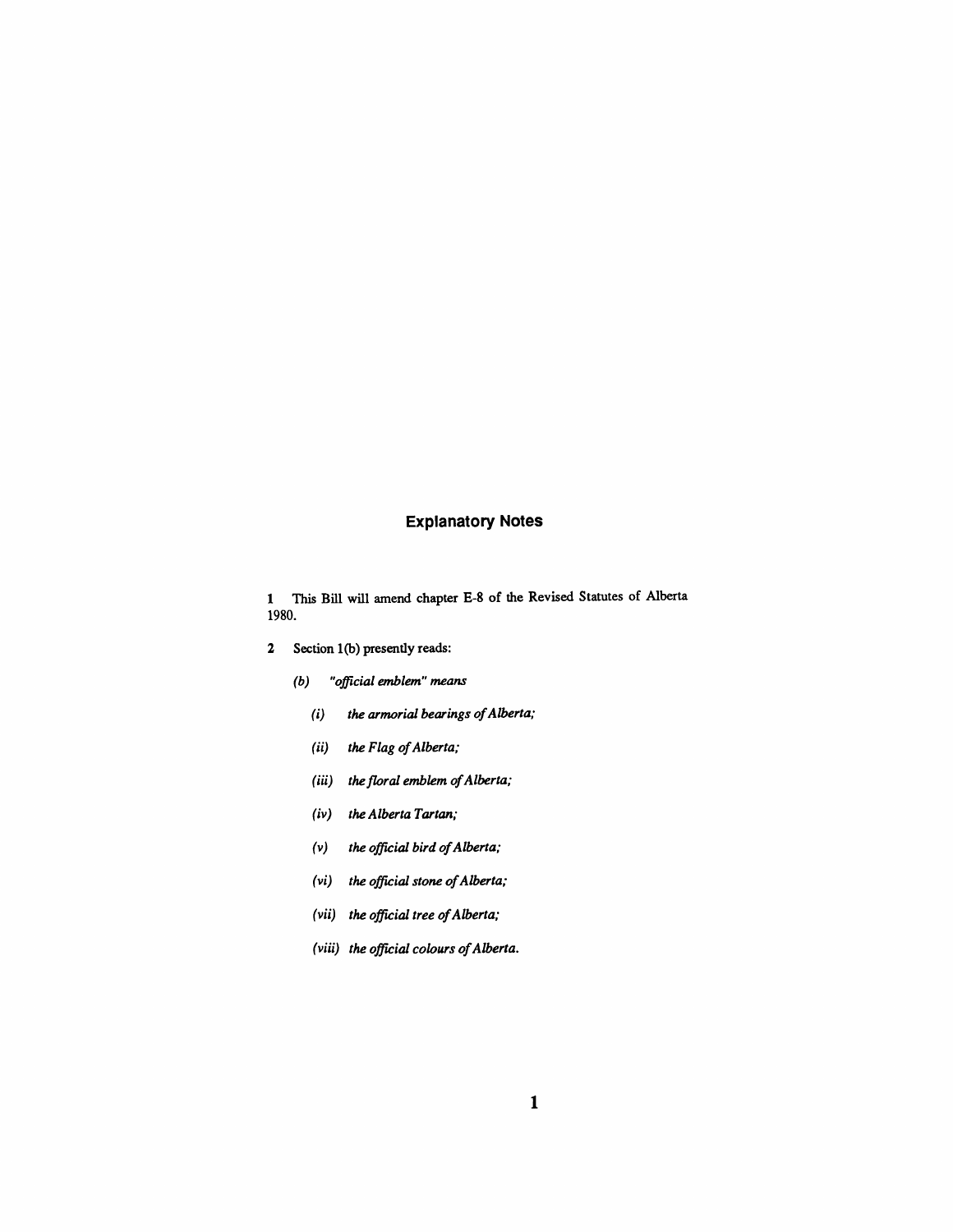### 3 The following is added after section 7.2:

#### **Mammal of Alberta**

7.3 The mammal known scientifically as Ovis canadensis and commonly known as the "Rocky Mountain Big Hom Sheep" is hereby adopted as the official mammal of Alberta.